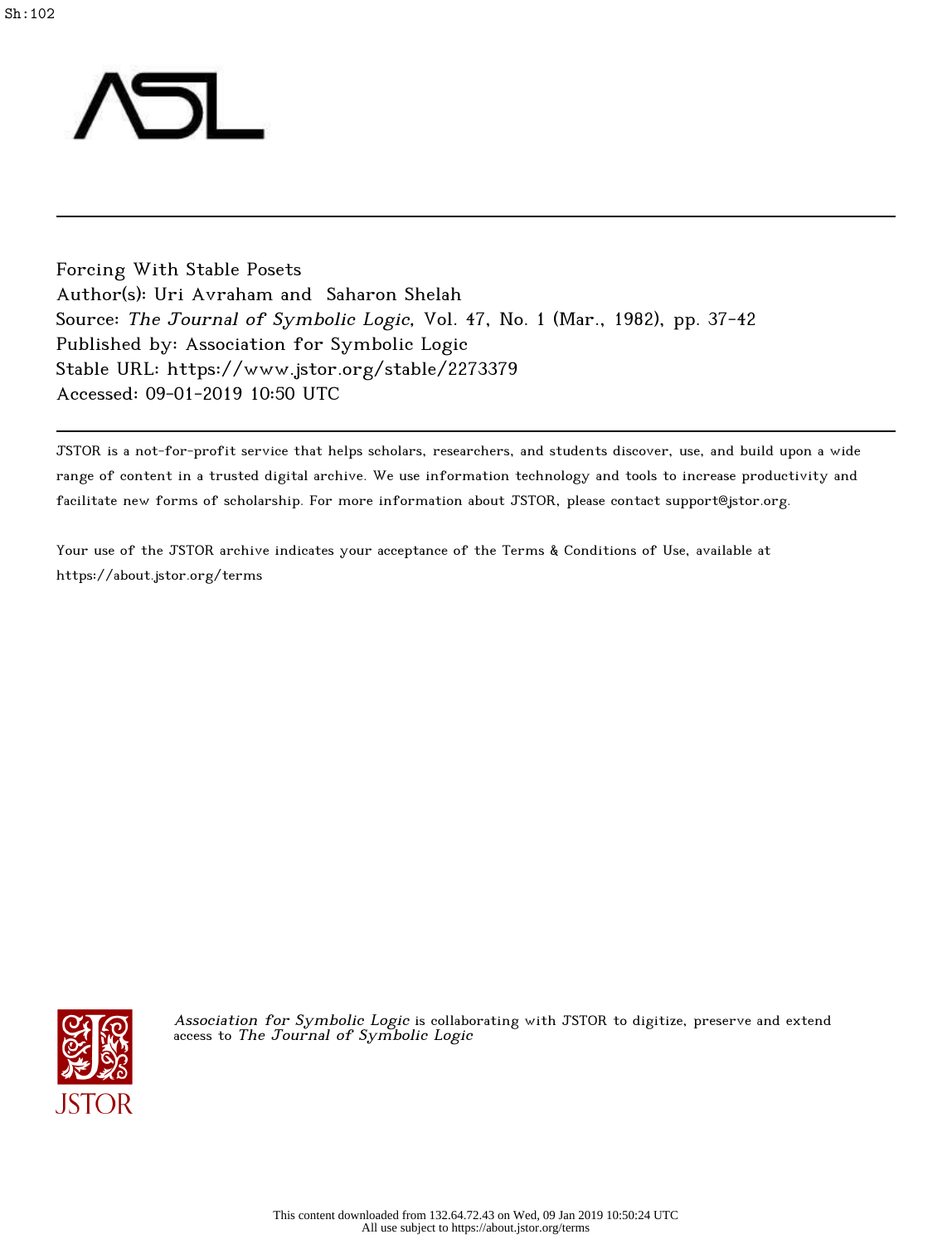THE JOURNAL OF SYMBOLIC LOGIC Volume 47, Number 1, March 1982

## FORCING WITH STABLE POSETS

## URI AVRAHAM AND SAHARON SHELAH

 Abstract. The class of stable posets is defined and investigated. We give a forcing construction of a universe of set theory which satisfies a weak form of Martin's Axiom and  $2^{s_0} > S_1$  and yet some propositions which follow from CH hold in this universe.

§0. Introduction. We present an axiom which is like Martin's Axiom but deals with a more restricted class of posets than c.c.c. posets dealt by Martin's Axiom. After proving its consistency in §1 we compare this axiom with MA (Martin's Axiom, see [So, Te]) in §2 and §3. Being weaker than MA this axiom gives an intermediate world between that of MA and  $V = L$  and thus increases the flexibility in proving consistency results. The axiom was formulated by Shelah who showed the possibility of iterating stable posets and proved 3.1 which shows our axiom permits nonisomorphic  $\mathbf{x}_1$ -dense subsets of the reals to exist. 3.2, 3.5, 3.6 are due to Avraham; 3.2 is an extension of a result of Solovay previously proved for Cohen forcing conditions for adding a real. A. Miller, F. Tall and S. Ben-David made some helpful suggestions.

We would like to thank D. Sharon for her typing.

?1.

1.1 DEFINITION. For a cardinal  $\kappa$ , a partial order  $(P, \leq)$  is  $\kappa$ -stable iff for every subset  $A \subseteq P$  of cardinality less then  $\kappa$  there is  $A^* \subseteq P$  of cardinality less then  $\kappa$ such that any  $p \in P$  has an extension  $p \le p' \in P$  and  $p^* \in A^*$  such that p' and  $p^*$ are compatible exactly with the same elements of A (i.e. for  $a \in A$ , a and  $p^*$  are compatible  $\Leftrightarrow$  a and p' are compatible). We say that A and  $A^*$  as above "satisfy the requirement of stability". In case  $\kappa = \kappa_1$  we say stable instead of  $\kappa_1$ -stable.

1.2 LEMMA. If  $(P, \leq)$  is *k*-stable, satisfies the *k*-c.c. (*k* a regular cardinal) and if  $(Q, \leq)$  is a name in  $V^{RO(P)}$  satisfying with boolean value 1 in  $V^{RO(P)}$  the *K*-stability, then  $P * Q$  is  $\kappa$ -stable.

PROOF. Let  $\{(p_i, q_i), i < \lambda < \kappa\}$  be  $\lambda$  elements of  $P * Q$  (hence  $p_i \in P$  and  $q_i$  is a name,  $||q_i \in \mathbb{Q}||^{RO(P)} = 1$ . To prove the stability we must find an appropriate set for them. Define  $A(q_i) = p_i$ ,  $i < \lambda$ . Then A is a name in  $V^{RO(P)}$  of a subset of Q of cardinality  $\leq \lambda < \kappa$ . As  $\kappa$  remains a cardinal in  $V^{RO(P)}$  we can find there, by the *k*-stability of Q, a set  $A^*$  of cardinality  $\lambda_0 < \kappa$  as given by the definition of stability. Write  $A^* = \{a_i : i < \lambda_0\}$ , where  $a_i$  is with boolean value 1 the *i*th member of A\*.

Received August 1, 1978; revised October 6, 1979.

37

 ? 1982, Association for Symbolic Logic 0022-48 12/82/4701-0005/\$01.60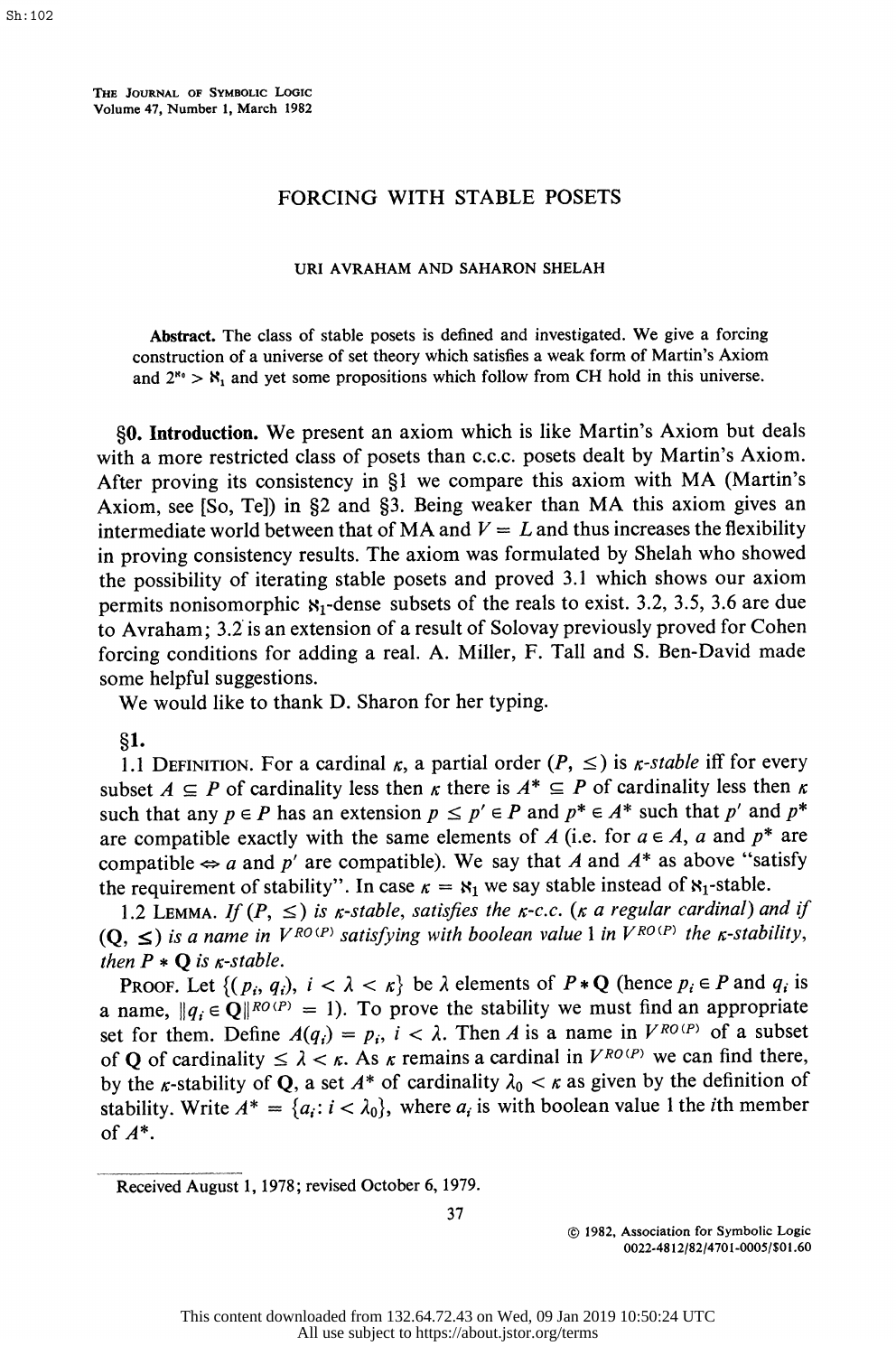Using the  $\kappa$ -c.c. of P we can find  $H \subseteq P$  of cardinality less then  $\kappa$  such that for any (p<sub>i</sub>, q<sub>i</sub>, a<sub>a</sub>),  $i < \lambda$ ,  $\alpha < \lambda_0$ , H contains a maximal antichain from the elements of  $\{p \in P \mid p_i \leq p \text{ and } p \mid \vdash q_i \text{ and } a_\alpha \text{ are compatible in } Q\}.$ 

Using the *k*-stability of P we get  $H \subseteq H^* \subseteq P$ , such that H and  $H^*$  satisfy the requirement of stability and  $H^*$  is of cardinality less then  $\kappa$ .

Taking all the pairs  $(h^*, a^*)$ ,  $h^* \in H^*$ ,  $a^* \in A^*$ , we claim to arrive at a subset of  $P * Q$  of cardinality  $\langle \kappa \rangle$  satisfying the stability requirement for  $\{(p_i, q_i), i \langle \lambda \rangle\}$ . Indeed, let  $(p, q) \in P * \mathbb{Q}$ .  $p \Vdash^P q$  has an extension and an element in  $A^*$  the two of which are compatible with the same elements of A. Hence we can find  $p' \ge p$ , q' and  $a_{\alpha}$ ,  $\alpha < \lambda_0$ , such that  $p' \Vdash q \le q' \& q'$  and  $a_{\alpha}$  are compatible with the same elements of A. By the stability of P an extension  $p' \leq p''$  exists having with some  $p^* \in H^*$  the same compatibility character over H. Now we will show that  $(p'', q')$ and  $(p^*, a_{\alpha})$  are compatible with exactly the same elements of  $\{(p_i, q_i): i < \lambda\}$ . This will end the proof as  $(p'', q') \ge (p, q)$ .

Suppose that  $(p^*, a_{\alpha})$  and  $(p_i, q_i)$  are compatible for some  $i < \lambda$ . This means that some element in P above  $p_i$  and above  $p^*$  forces " $q_i$  and  $a_\alpha$  are compatible in Q". H was defined so that we can find  $h \in H$ ,  $h \geq p_i$ , h is compatible with  $p^*$  and forces  $q_i$  and  $a_\alpha$  to be compatible, but as h is compatible with  $p^*$ , h is also compatible with  $p''$  so that we have an element above  $p''$  and  $p_i$  forcing the compatibility of  $q_i$  and  $a_\alpha$ , hence this element forces  $q_i$  and  $q'$  to be compatible (as it forces  $q_i \in A$ ). Hence  $(p'', q')$  and  $(p_i, q_i)$  are compatible. A similar argument is good for the second direction: if  $(p'', q'), (p_i, q_i)$  are compatible then so are  $(p^*, a_{\alpha})$  and  $(p_i, q_i)$ .  $\Box$ 

 Now we have to deal with the limit stages and show that when taking the direct limit the  $\kappa$ -stability holds at a limit stage if it holds at all stages before. So let  $(P_\alpha, \leq)$ ,  $\alpha < \delta$ , be *k*-stable posets such that  $\alpha < \beta \Rightarrow P_\alpha \subseteq P_\beta$  and there is a projection  $h_{\beta\alpha}$ :  $P_{\beta} \rightarrow P_{\alpha}$  i.e.  $h_{\beta\alpha}$  is an order preserving map of  $P_{\beta}$  onto  $P_{\alpha}$  such that:

(I)  $h_{\beta\alpha}(p) = p$  for  $p \in P_{\alpha}$ ,

(II)  $h_{\beta\alpha}(q) \leq q$  for  $q \in P_{\beta}$  and

(III) if  $h_{\beta\alpha}(q) < p$  for  $p \in P_\alpha$  then for some  $q' > q$ ,  $h_{\beta\alpha}(q') = p$ . The projections commute. In this case we have

1.3 LEMMA. If  $\forall \alpha < \delta$ ,  $(P_{\alpha}, \leq)$  is  $\kappa$ -stable then  $\bigcup_{\alpha < \delta} P_{\alpha}$  is  $\kappa$ -stable.

PROOF. Let  $A \subseteq \bigcup_{\alpha < \delta} P_{\alpha}$  be given,  $|A| < \kappa$ ; we must find  $A^* \supseteq A$  to satisfy the requirement of stability. For every  $a \in A$  there is a minimal index  $\alpha$  such that  $a \in P_\alpha$ , call such as index a *minimal index*; if  $\alpha$  is a supremum of a subset of minimal indexes call  $\alpha$  a *relevant index*, then only less than  $\kappa$  indexes are relevant. Hence we can find  $A' \supseteq A$ ,  $|A'| < \kappa$  such that if  $\xi < \delta$  si a relevant index then the projection of any  $a \in A$  in  $P_{\varepsilon}$  is in A'.

Using the  $\kappa$ -stability of each  $P_\alpha$ ,  $\alpha < \delta$ , and the regularity of  $\kappa$ , we can find  $A^* \subseteq \bigcup_{\alpha < \delta} P_\alpha, |A^*| < \kappa$ , such that for every relevant index  $\alpha$ ,  $A' \cap P_\alpha$  and  $A^* \cap$  $P_{\alpha}$  satisfy the requirement of stability. We want to show that A and  $A^*$  are as required by the definition of stability. So, let  $p \in \bigcup_{\alpha < \delta} P_{\alpha}$  be given. If for some relevant  $\alpha$ ,  $p \in P_\alpha$ , then taking such  $\alpha$  we can find in  $P_\alpha$ ,  $p' \geq p$  and  $p^* \in A^*$ compatible with the same elements of  $A' \cap P_\alpha$ . It follows that they are compatible with the same elements of A. (For  $a \in A$  the projection of a in  $P_{\alpha}$ , a', is in  $A'$ , using (III) in the definition of projection we see that  $p'$  and a are

Sh:102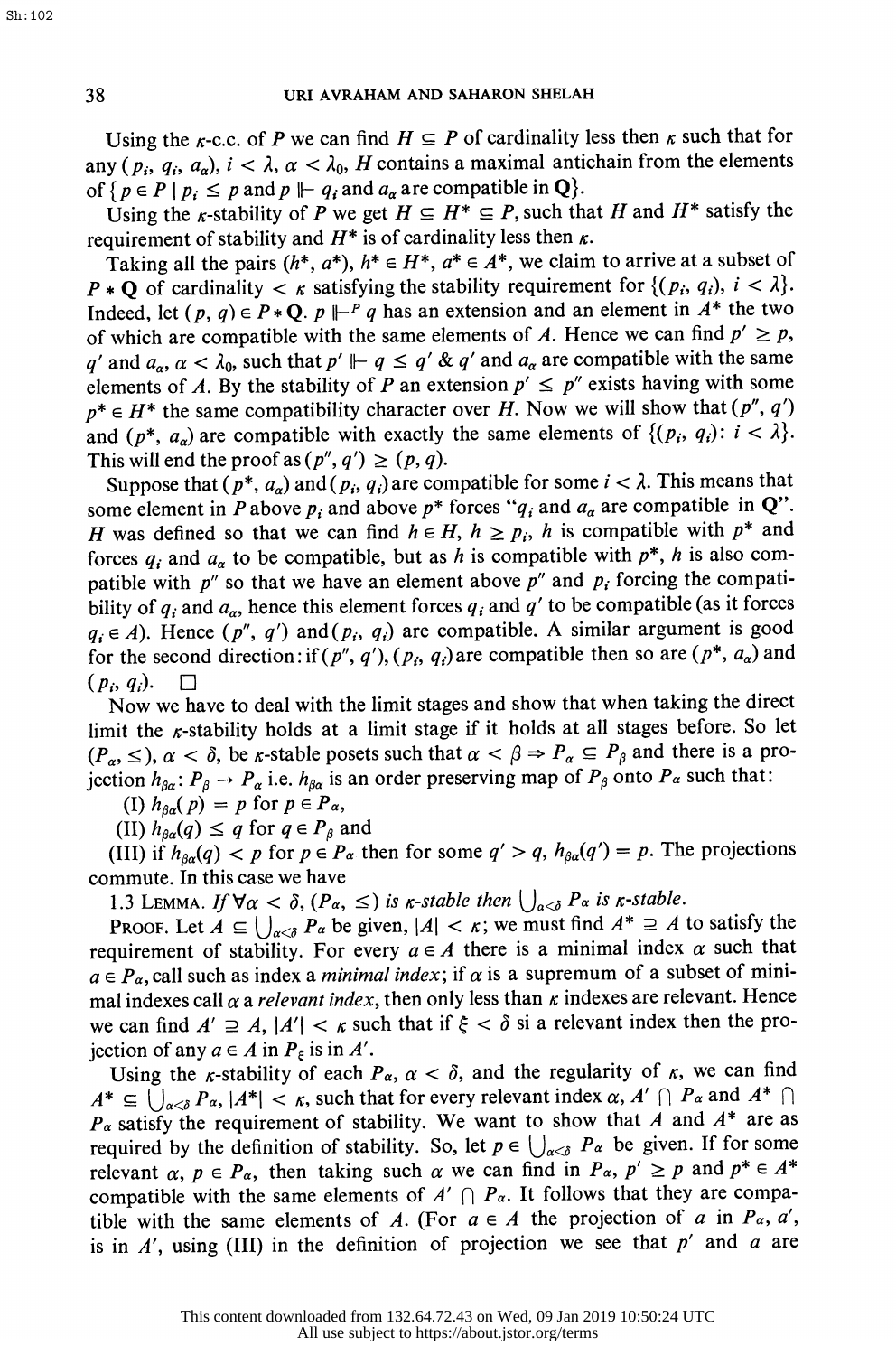compatible iff p' and a' iff p\* and a' iff p\* and a are compatible.) If for no relevant  $\alpha, p \in P_\alpha$ , we let  $\alpha < \delta$  be the maximal relevant index and set  $q \in P_\alpha$  to be the projection of p in  $P_{\alpha}$ . We can find  $q' \geq q$  and  $q^*$  in  $P_{\alpha}$ ,  $q^* \in A^*$ , compatible with the same element of A. By (III) we find  $p' \ge p$  such that the projection of p' in  $P_{\alpha}$  is q', It follows that p' and  $q^*$  are compatible with the same elements of  $A. \square$ 

Starting from a world with a regular cardinal  $\lambda > \kappa_1$  satisfying  $\forall l < \lambda(2^l \leq \lambda)$ ,  $\kappa < \lambda$ ,  $\kappa$  regular, we can iterate just as in [So, Te]  $\lambda$  times c.c.c. posets  $\kappa$ -stable and of cardinality  $\langle \lambda \rangle$  such that in the end a c.c.c.  $\kappa$ -stable poset of cardinality  $\lambda$  is obtained and in its boolean valued world  $2^{\kappa_0} = \lambda$  and MA holds for c.c.c.  $\kappa$ -stable posets, i.e. the following proposition holds: If  $(P, \leq)$  is a c.c.c.  $\kappa$ -stable poset and  $D_{\alpha}$ ,  $\alpha$  <  $\gamma$  < 2<sup>80</sup>, are dense subsets of P then there is a filter G over P intersecting every  $D_{\alpha}$ . We use the argument, using c.c.c., that a  $\kappa$ -stable c.c.c. poset of power  $\langle \rangle$  in the extension was *k*-stable in the intermediate worlds in which it appeared, and thus was forced at cofinally many stages. For the axiom to apply to c.c.c.  $\kappa$ -stable posets of arbitrary cardinality, a Lowenheim-Skolem argument is needed.

 ?2. The consequences of MA for stable posets. Martin's Axiom for c.c.c. stable posets is weaker than the full Martin's Axiom. In this section we investigate what consequences of MA hold also for the restricted version. We assume  $2^{\aleph_0} > \aleph_1$  and MA for c.c.c. stable posets for the rest of  $\S2$ .

2.1 Souslin Hypothesis. Every tree all of whose levels are countable is stable, hence there are no Souslin trees (and every Aronszajn tree is special), see [B, M, R].

2.2. Every ladder system on  $\omega_1$  can be uniformized, see [D, S2].

2.3. Hence, there is a nonmetrizable normal Moore space, see [D, S2].

 2.4. Every subset of the reals of cardinality less than the continuum is of measure zero. (The appropriate poset to do this is even countable, see [M, S].)

 2.5. The intersection of less than 28o dense open sets of reals is dense. (The poset for adding a Cohen real is countable.)

2.6. It follows from 2.5 that no  $\kappa \leq 2^{s_0}$  is a real-valued measurable cardinal, see [M, S].

2.7.  $2^{s_0} = 2^{s_1}$ . Otherwise,  $2^{s_0} < 2^{s_1}$  contradicts 2.2, see [D, S1].

2.8 Questions. (a) Does  $2^{\mu} = 2^{\mu_0}$  for all  $\mu < 2^{\mu_0}$ ?

(b) Is  $2^{\aleph_0}$  regular?

§3. Now we give some proofs showing that if we start from a world  $V$  where the G.C.H. holds and forces with a c.c.c. stable poset of conditions then some prop erties of  $V$  still hold in the extension. This shows that restriction to stable posets gives an intermediate situation between MA and G.C.H. Let  $V'$  be an extension of V via c.c.c. stable poset. Define two subsets of the reals to be far apart if there is no isomorphsim between uncountable subsets of them. (Note that with the help of  $2^{s_0} = s_1$  we can construct in V two subsets A, B of the reals which are far apart, dense and each has  $\aleph_1$  points between any two of its points. See [D, M] and [Si].)

3.1. Any far apart  $\mathbf{x}_1$ -dense subsets of the reals in V remain far apart in V'.

Hence if C.H. holds in V we have two  $x_1$ -dense nonisomorphic subsets of the reals in  $V'$ . (This is to be contrasted with Baumgartner's result [B], see also [A, S].)

PROOF. Let P be a c.c.c. stable poset. We will show that in  $V^{RO(P)}$  A and B are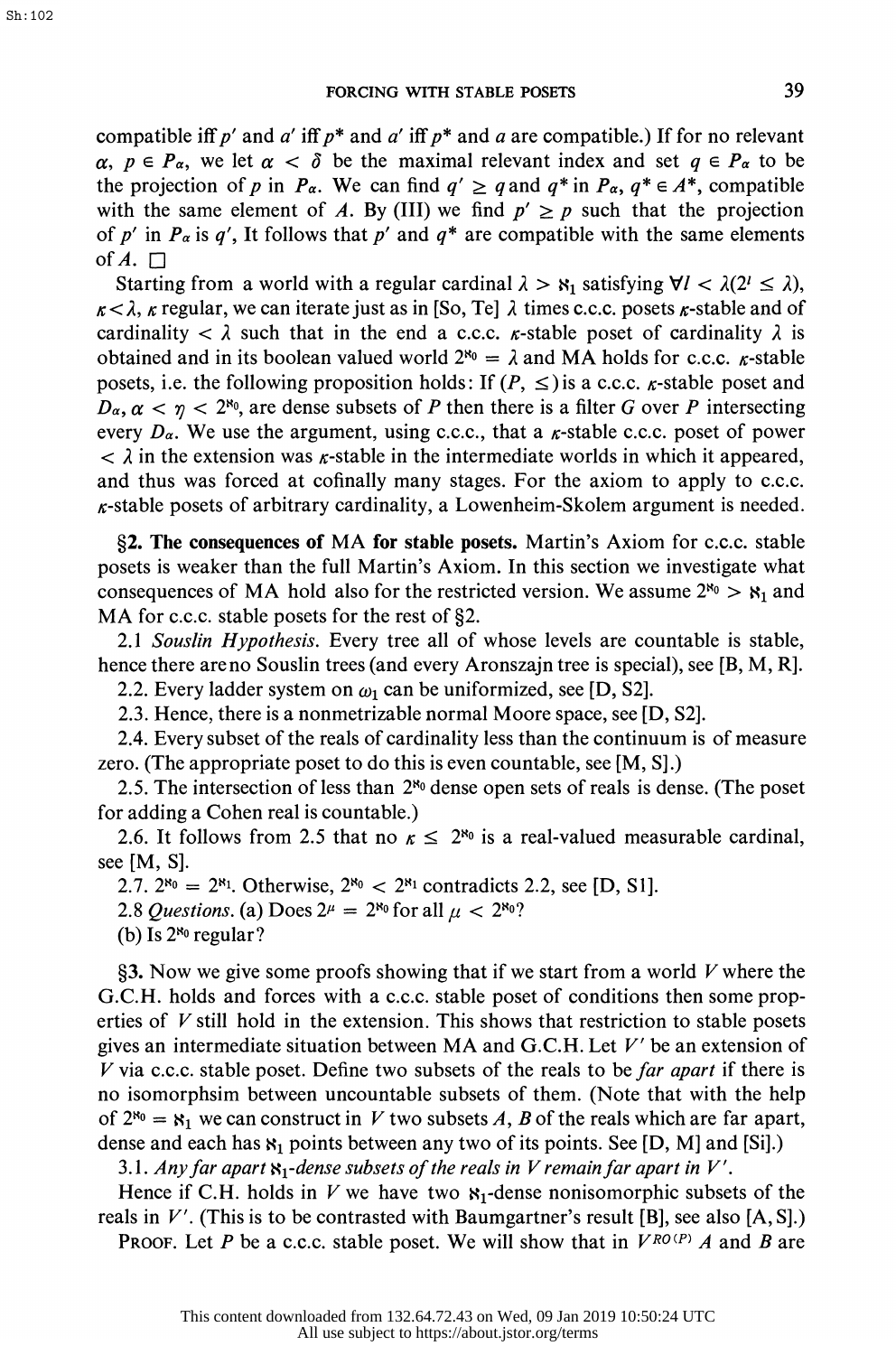still far apart. If not there is in  $V^{RO(P)}$  an uncountable subset  $E \subseteq A$  and an isomorphism f:  $E \rightarrow B$ . Find  $F \subseteq E$  countable and dense in E. As P satisfies the c.c.c. we can find in V a countable  $F' \subseteq A$  such that for every real e, if  $\|e \in F\|_{R^O(P)}$ > 0 then  $e \in F'$ . For any  $e \in F'$  pick a maximal antichain from  $\{p \in P \mid p \mid F(e) = b\}$ for some  $b \in B$ . Let  $P_0$  be a countable subset of P which includes all those chosen antichains and find  $P_1$ , a countable subset of P as given by stability. In V there are  $\aleph_1$  reals a in A with  $\|a \in E\| > 0$ . For any such a find  $p_a \in P$  forcing  $a \in E$  and  $f(a) = b_a$  for some  $b_a \in B$ . By stability find  $p'_a \ge p_a$  and  $p_a^* \in P_1$  such that  $p'_a$  and  $p_a^*$ are compatible with the same elements of  $P_0$ . As we do this for uncountably many a's and  $P_1$  is countable, we can find an uncountable  $E^* \subseteq A$  and  $p^* \in P_1$  such that  $p_a^* = p^*$  for any  $a \in E^*$ . We claim that the mapping  $a \to b_a$  is an isomorphism defined on the uncountable subset  $E^*$  of A and this is a contradiction. To see the claim let  $a_1, a_2 \in E^*$ ,  $a_1 < a_2, p_{a_i} \Vdash a_i \in E$  and  $f(a_i) = b_{a_i}, i = 1, 2$ . Find an extension of  $p'_{a_1}$  forcing  $e \in F$  for some  $a_1 < e < a_2$  ( $p_{a_1} \Vdash a_1 \in E$ , and by diluting we can assume that every member of  $E$  has, at its right, members of  $F$  as near as we wish).

By the definition of  $P_0$ , as  $e \in F'$ , we see that  $p'_{a_1}$  is compatible with some  $p \in P_0$ which forces  $f(e) = \xi$  for some  $\xi \in B$ , hence  $b_{a_1} < \xi$ . By stability  $p^*$  is compatible with p and so  $p'_{a_2}$  is compatible with p and as  $e < a_2$  it follows that  $\xi < b_{a_2}$ , hence  $b_{a_1} < b_{a_2}$ .

Using the ideas of 3.1 for dealing with stable posets we show

3.2. In V',  $R^V$  (the reals of V) is not of first category.

Thus, since  $R^V$  is of cardinality  $\mathbf{x}_1$ , and  $\mathbf{MA}_{\mathbf{x}_1}$  implies that every set of reals of cardinality  $x_1$  has first category [M, S], MA<sub> $x_1$ </sub> fails in V'. As  $R^V$  is a group it does not have the Baire property in V'. We shall prove that in V',  $R^V$  intersects every  $G_{\delta}$ dense subset of the reals X and that this intersection even contains an "old"  $G_{\delta}$ dense subset of R<sup>V</sup>. In V' let  $X = \bigcap_{k \leq w} \bigcup_{n \leq w} A_{n,k}$  where  $A_{n,k}$  is an open rational interval, such that for any k,  $\bigcup_{n\leq\omega} A_{n,k}$  is dense. V' has been obtained by forcing with a c.c.c. stable poset P. Suppose  $\phi \Vdash \forall k \bigcup_{n \leq \omega} A_{n,k}$  is dense and  $\forall n,k, A_{n,k}$ is an open rational interval. In V define  $B = \{x \in R^V | \phi \mid F : x \in X\}$ . We want to show that  $B \neq \phi$  and even that B is a  $G_{\delta}$  dense subset of  $R^V$ .

Find a countable  $A \subseteq P$  such that for any n,  $k < \omega$  and  $r_0$ ,  $r_1 \in Q$  (Q = the rationals) there is in  $A$  a maximal antichain from those conditions forcing  $A_{n,k} = (r_0, r_1) ((r_0, r_1)$  is the open interval). Let  $A^* \subseteq P$  be the countable subset given by the stability. Define in  $V$ 

$$
H=\bigcap_{k<\omega}\bigcap_{q\in A^*}\bigcup_{n<\omega}\bigcup_{r_0,r_1\in Q}\{x\mid x\in (r_0,r_1)\text{ and }q\not\Vdash A_{n,k}\neq (r_0,r_1)\}.
$$

As  $A^*$  is countable H is clearly dense  $G_{\delta}$  in V. All we need to show is that  $x \in H \rightarrow$  $\phi \Vdash x \in X$ . Indeed if  $x \in H$ , let  $p \in P$  be any condition and  $k < \omega$ . We will find an extension of p forcing  $x \in \bigcup_{n \leq w} A_{n,k}$ . There are  $p' \geq p$  and  $p^* \in A^*$ , p' and  $p^*$  are compatible with the same elements of A. As  $p^* \in A^*$  and  $x \in H$  there are  $n < \omega$  and  $r_0, r_1 \in Q$  such that  $p^* \not\perp A_{n,k} \neq (r_0, r_1)$  and  $x \in (r_0, r_1)$ . Recalling the definition of A we see that  $P^*$  is compatible with some  $t \in A$  such that  $t \Vdash A_{n,k} = (r_0, r_1)$  but then p' is compatible with t, i.e., we have an extension of p' forcing  $x \in A_{n,k}$ .  $\square$ 

Likewise if we assume that in V the intersection of fewer than  $\kappa$   $G_{\delta}$  dense sets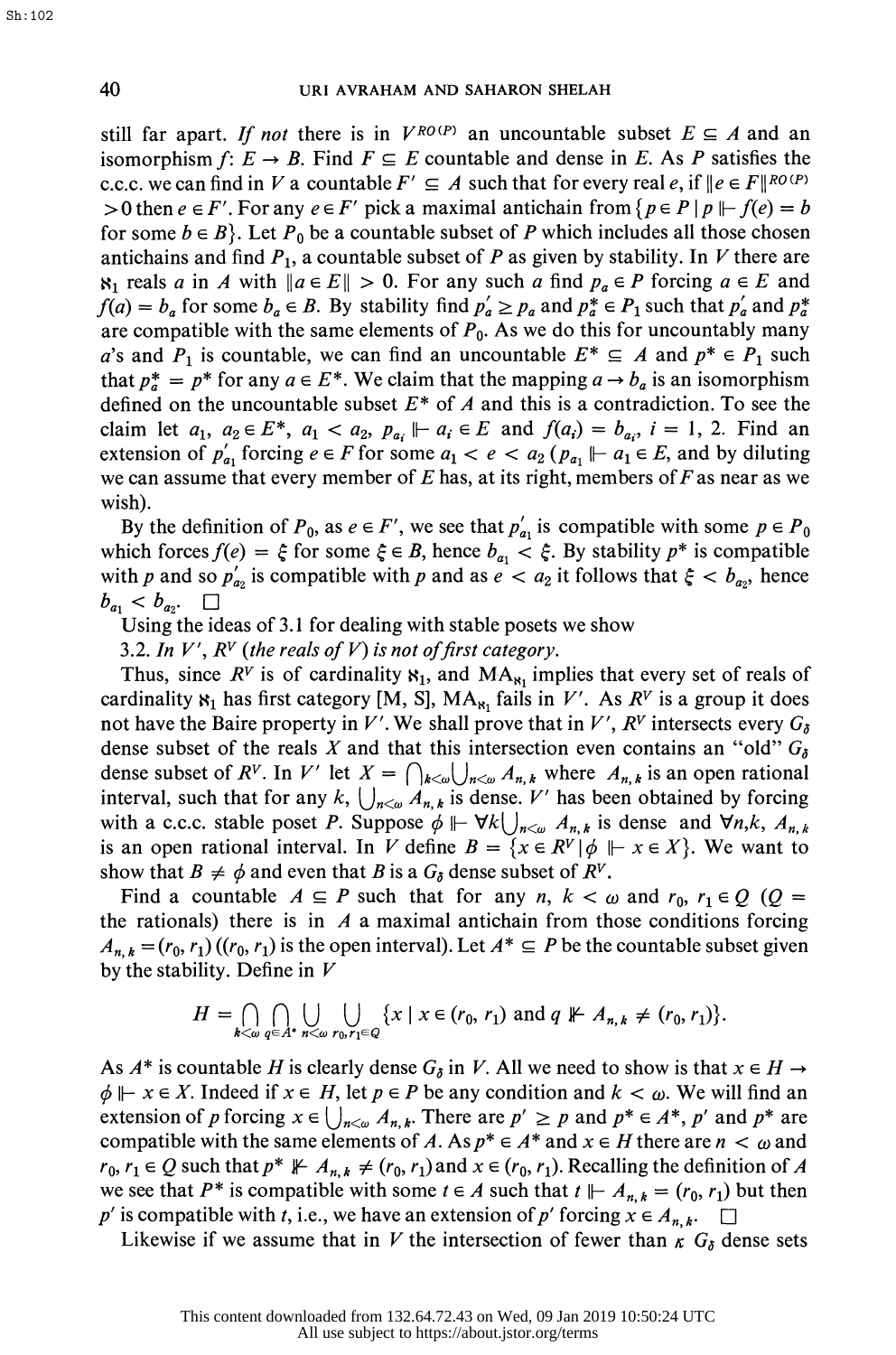contains a  $G_{\delta}$  set then after a *k*-stable forcing extension every  $G_{\delta}$  dense set intersects  $R^V$  on an old  $G_{\delta}$  dense set.

3.3. If CH holds in V, P does not hold in V'. P is the assertion that if  $A_{\alpha} \subseteq \omega$ ,  $\alpha < \omega_1$ , are  $\aleph_1$  subsets of  $\omega$  the intersection of every finite number of them is infinite then there is an infinite subset  $s \subseteq \omega$  such that  $s - A_{\alpha}$  is finite for any  $\alpha < \omega_1$ .  $MA + 2^{\aleph_0} > \aleph_1$  implies P, see [M, S] and [K, T].

We prove something stronger: if in V we have  $A_{\alpha} \subseteq \omega$ ,  $\alpha < \omega_1$ , such that the intersection of every finite subset of them is infinite but for any uncountable  $X \subseteq \omega_1$ ,  $\bigcap_{\alpha \in X} A_\alpha$  is finite then in V' this property remains and so no infinite  $s \subseteq \omega$ is almost contained in uncountably many  $A_{\alpha}$ 's. (With CH one can build such  $A_{\alpha}$ 's.) Suppose, in order to get a contradiction, that  $\phi \Vdash \bigcap_{\alpha \in X} A_{\alpha} = A$  is infinite and X is uncountable. In V find a countable  $P_0 \subseteq P$  such that for every  $n \in \omega$  there is in  $P_0$  a maximal antichain from those conditions forcing  $n \in A$ . Let  $P_1 \subseteq P$  be a countable set as given by stability. In V find an uncountable  $X' \subseteq \omega_1$  such that for  $\alpha \in X'$ there is a condition  $p_{\alpha}$  forcing  $\alpha \in X$ . Then we can find  $X'' \subseteq X'$  uncountable,  $p_{\alpha} \geq p_{\alpha}$  for  $\alpha \in X''$  and  $p \in P_1$  such that  $p_{\alpha}$  and p are compatible with the same members of  $P_0$ . Now,  $\bigcap_{\alpha \in X''} A_{\alpha} = F$  a finite subset; p is compatible with some  $q \in P_0$  such that  $q \Vdash n \in \bigcap_{\alpha \in X} A_\alpha$ , for some  $n \notin F$ , hence every  $p'_\alpha, \alpha \in X''$ , is compatible with that q and so  $n \in \bigcap_{\alpha \in X''} A_{\alpha}$ , contradiction.  $\square$ 

F. Tall remarks that 3.3 follows from 3.2; Rothberger [R1] proved that  $P \Rightarrow$ every set of reals of power  $x_1$  is of first category. A. Miller observed that, by 3.2, for every ultrafilter U in V there is no infinite X in V' almost contained in every element of  $U$ .

 On the other hand, S. Ben-David and the first author observed that one can construct a filter such that for no infinite  $s \subseteq \omega s$  is almost contained in every one of its elements but adding a Cohen real creates some such infinite s.  $\mathscr{P}2$  is the binary tree; its branches give  $2^{s_0}$  almost disjoint subsets of  $\omega$  and extend to a maximal family of almost disjoint infinite subsets of  $\omega$ ;  $\{b_i | i < 2^{\kappa_0}\}\$ . Now  $A_i = \omega - b_i$  has the finite intersection property, no infinite set is almost contained in every  $A_i$  (by maximality). If  $r \n\t\subseteq \n\infty$  is the generic branch then r is almost contained in every  $A_i$ , for suppose  $p \Vdash r \cap b_i$  is infinite, then we can construct an old branch intersecting  $b_i$  infinitely many times.

A. Miller remarked further that assuming  $R<sup>V</sup>$  is of second category (3.2) and of power  $x_1$ , a theorem of Rothberger implies.

3.4. In V' the union of  $\mathfrak{g}_1$  sets of Lebesgue measure zero is not necessarily of measure zero. (See [R2].)

 3.5. It is possible to combine the full power of Martin's Axiom for posets of cardinality  $x_1$  for example and the restricted Martin's Axiom for  $x_2$ -stable posets. To do this, force  $MA + 2^{\aleph_0} = \aleph_2$  and then continue iteration with  $\aleph_2$ -stable c.c.c. posets  $\omega_3$  times so as to obtain  $2^{\kappa_0} = \kappa_3$  and Martin's Axiom for  $\kappa_2$ -stable posets. As any poset of cardinality  $x_1$  is  $x_2$ -stable Martin's Axiom holds for all posets of cardinality  $x_1$ , hence, for example, P does hold for any family of cardinality  $\mathbf{x}_1$  but P does not hold for family of cardinality  $\mathbf{x}_2$ .

3.6. At first one might think that the reason why our model is close to  $L$  (we started the forcing from  $L$ ) is that every real is included in a world obtained by adding a Cohen generic real. However the arguments of Devlin and Shelah [D, SI]